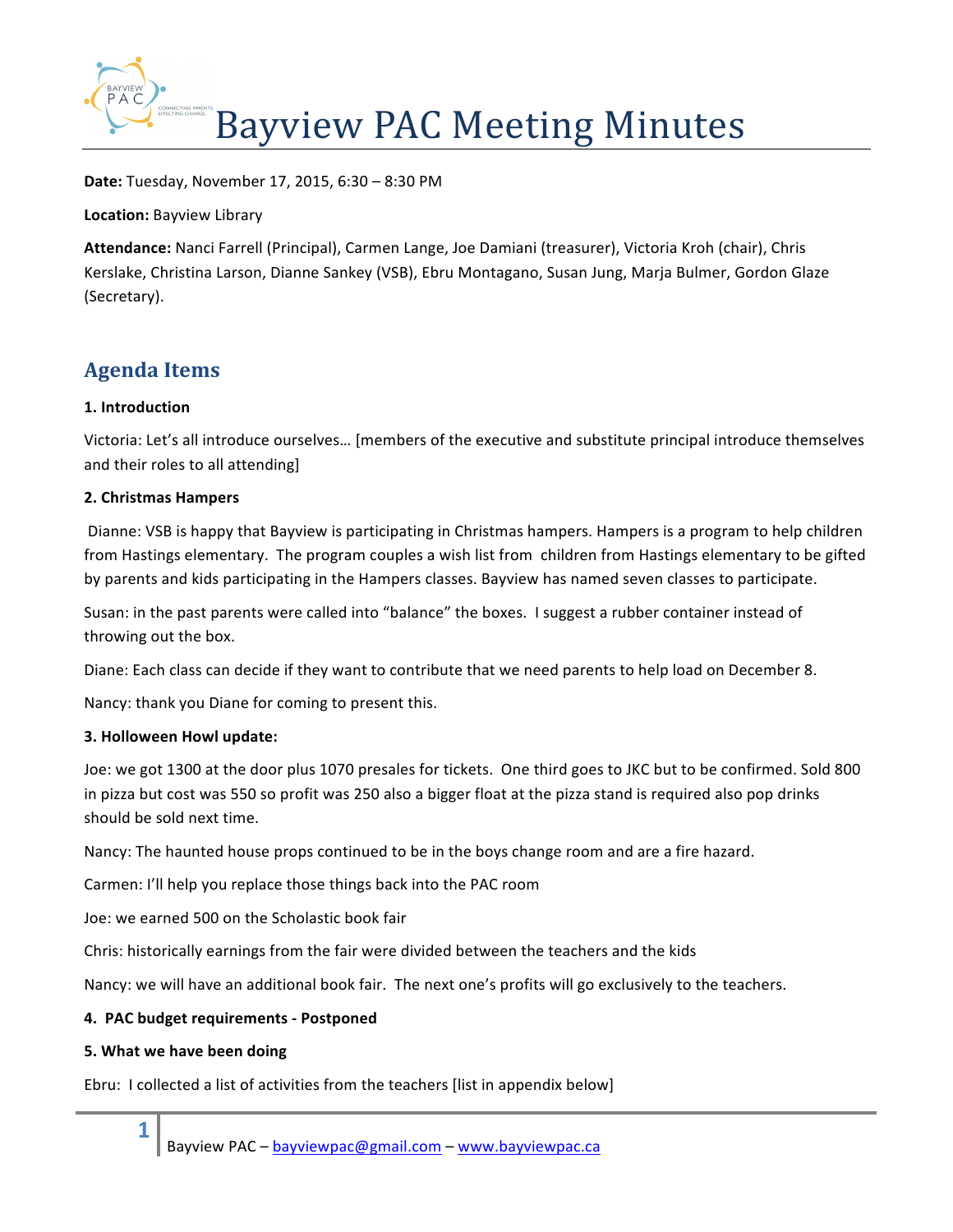

My division will be going to Camp Summit in squamish we are collecting \$260 dollars per child participating we may be in need of more money.

Joe: we will provide if needed Nancy: the VSB hasn a "no child denied" policy Susan: the policy indeed exists but the school pays Nancy: I will check if the fund for no child left behind still exists Chris: who paid for the iPads? Nancy: it's a purchase Marja: I thought it's a three-year lease Chris: leasing was the VSB option but I'm not sure it was implemented. The bottom line is that there must be an overall plan Joe: we've got \$7500 dollars of PAC money unencumbered. Last year w spent 900 on technology. [Joe to supply excel file] but we have \$9000 in the gaming grant we don't know what to spend it on. Chris: this money is from the provincial lottery and has rules it cannot be spend on instructional material.

If we can spend the gaming grant correctly we can divert unencumbered funds to the iPad project

## **6. Christmas market**

Another email blast should be sent for a coordinator for the Christmas market

## **7. PAC meeting adjourned**

## **Appendix: Teachers' Report - What We Are Doing**

#### **Library**

Working on write up for PAC website. New books coming in! \$3400 from scholastic fair.

Parent volunteers much appreciated Tues or Wed afternoons – also for covering books.

## Div 1: Gina

Twitter on iPads. Poetry unit. Creative samples of poetry in personal books.

Political cartoons! Fun stuff.

#### Div 5: Holly

Investigating the life and works of Leonardo da Vinci

## **Div 6: Mel**

**2**